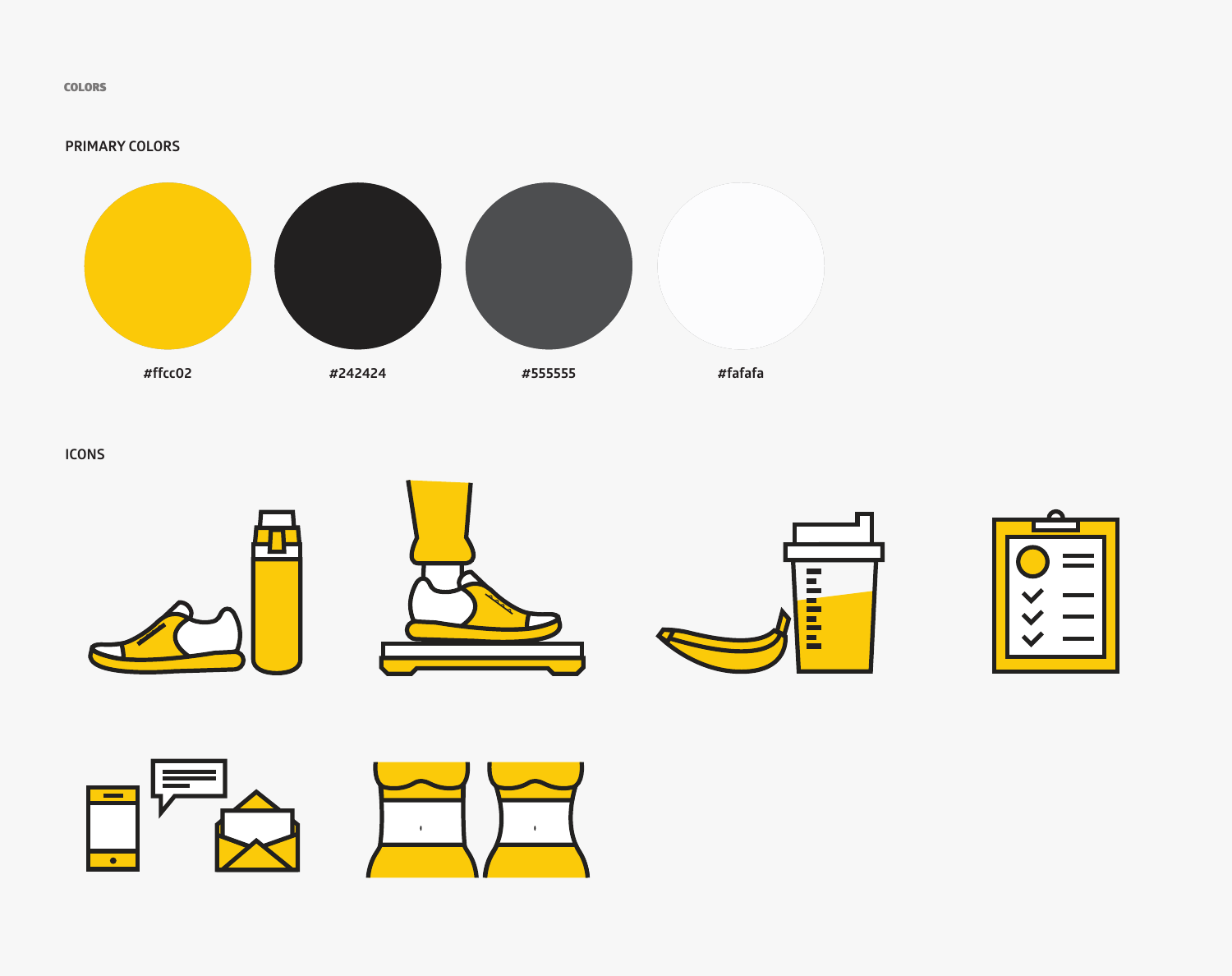#### **TYPOGRAPHY**

### **HERO HEADING**

**Titillium Web Semi-Bold 60pt**

### **H1**

**Titillium Web Bold 38pt #555555**

### **H2**

**Titillium Web Bold 26pt #555555 or #FFFFFF**

### **PARAGRAPH**

**Titillium Web Regular 16pt #555555 or #FFFFFF line-height: 24px**

### **PARAGRAPH SMALLER**

**Titillium Web Regular 14pt #555555 or #FFFFFF line-height: 24px**

# Fitillium Web<br>Semi-Bold<br>#ffcc02 **MMM Fitness**

## **The quick brown fox**

### **The quick brown fox**

The quick brown fox

The quick brown fox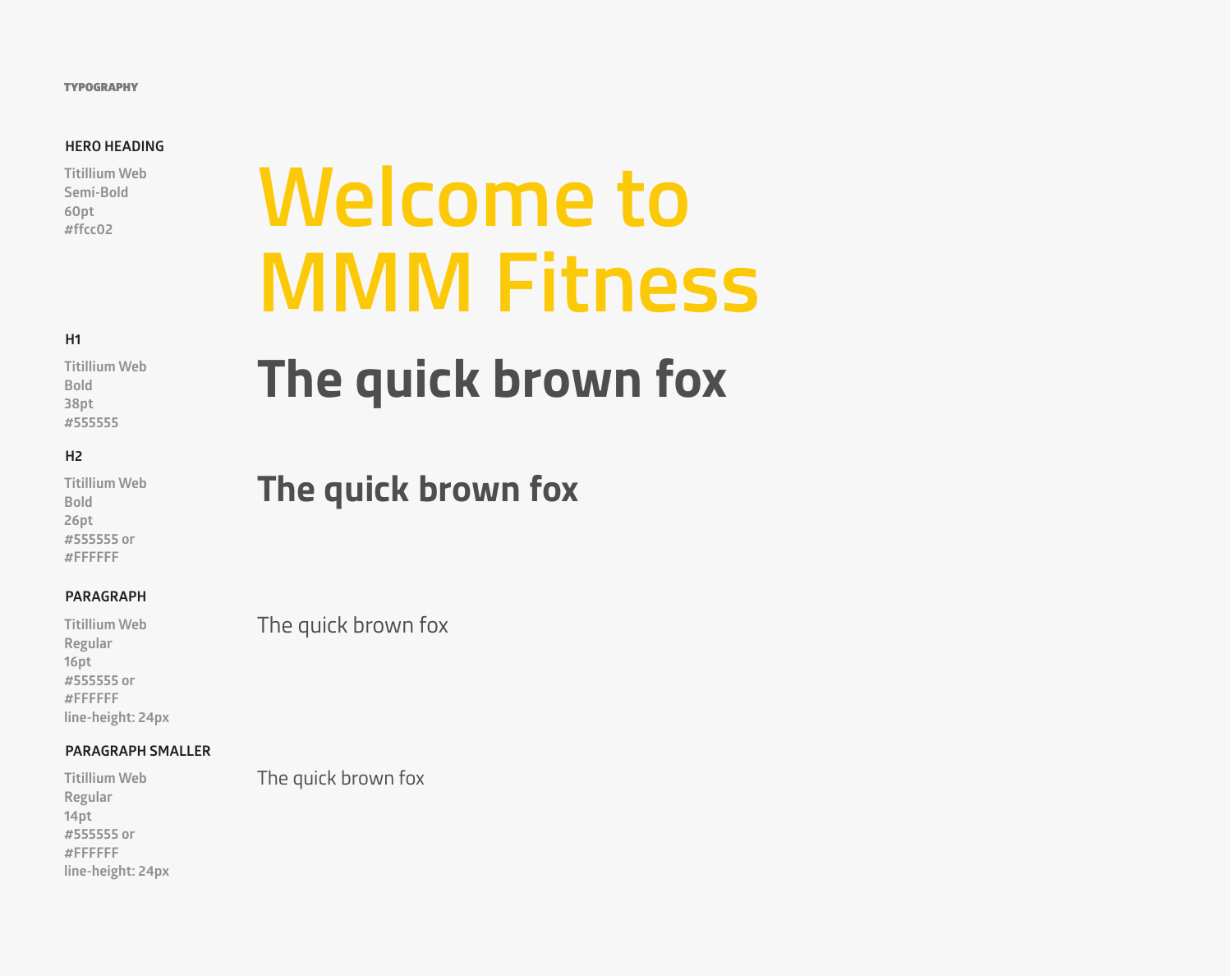### UI ELEMENTS

### **BUTTONS**

**background #ffcc02 Text #555555**



**background #ffcc02 Text #555555**

### **BUTTONS**

**background #242424 Text #FFFFFF**



**background #2B2B2B Text #FFFFFF**

### **BUTTONS**

**background #FFFFFF Text #555555**

### **Hovered**

**background #FAFAFA Text #55555**

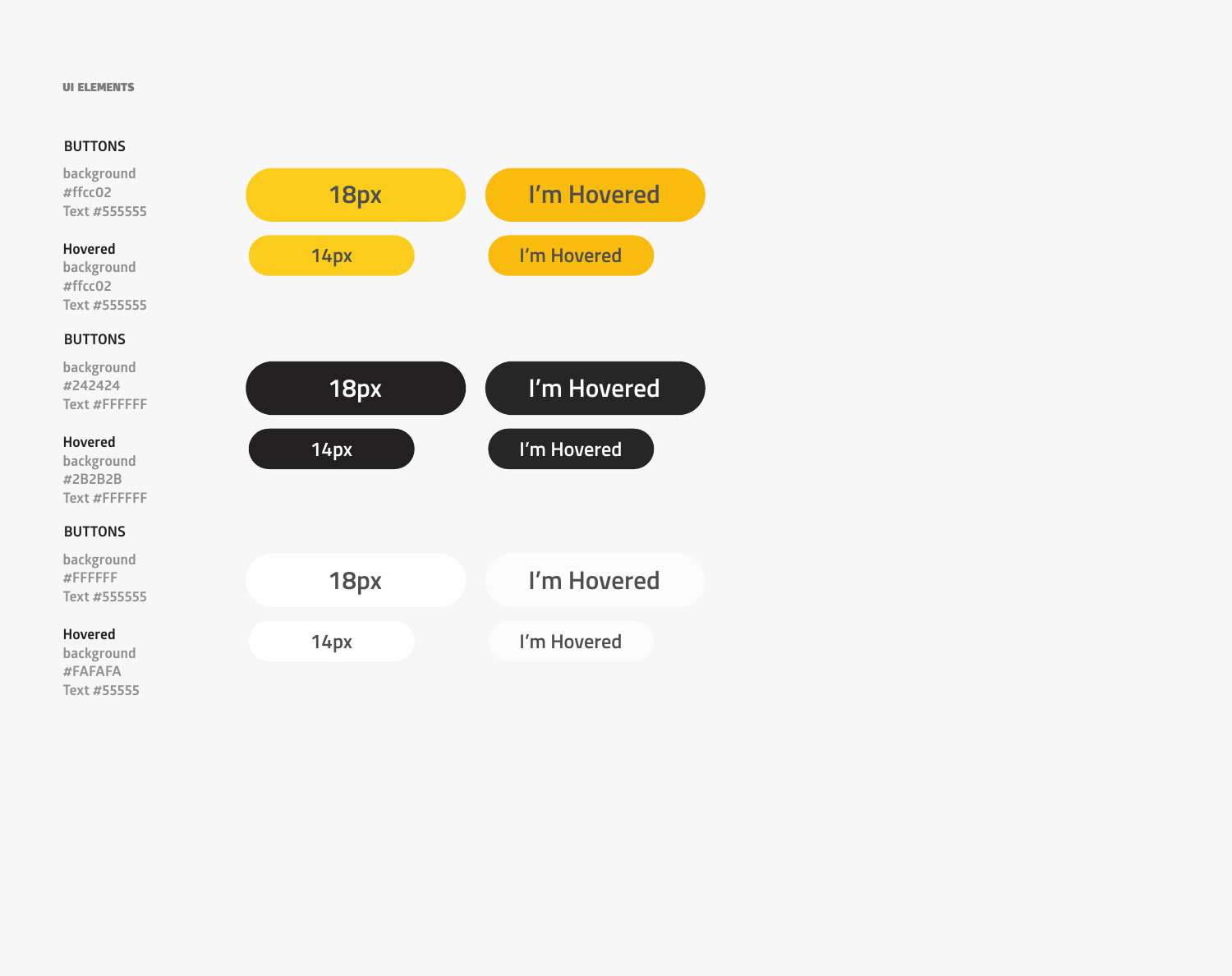### **Benefits of healthy employees**

**32px**

MMM Fitness is ready to engage your workforce by guiding them on a path towards a healthy lifestyle.

**32px**





experience positive results applying our